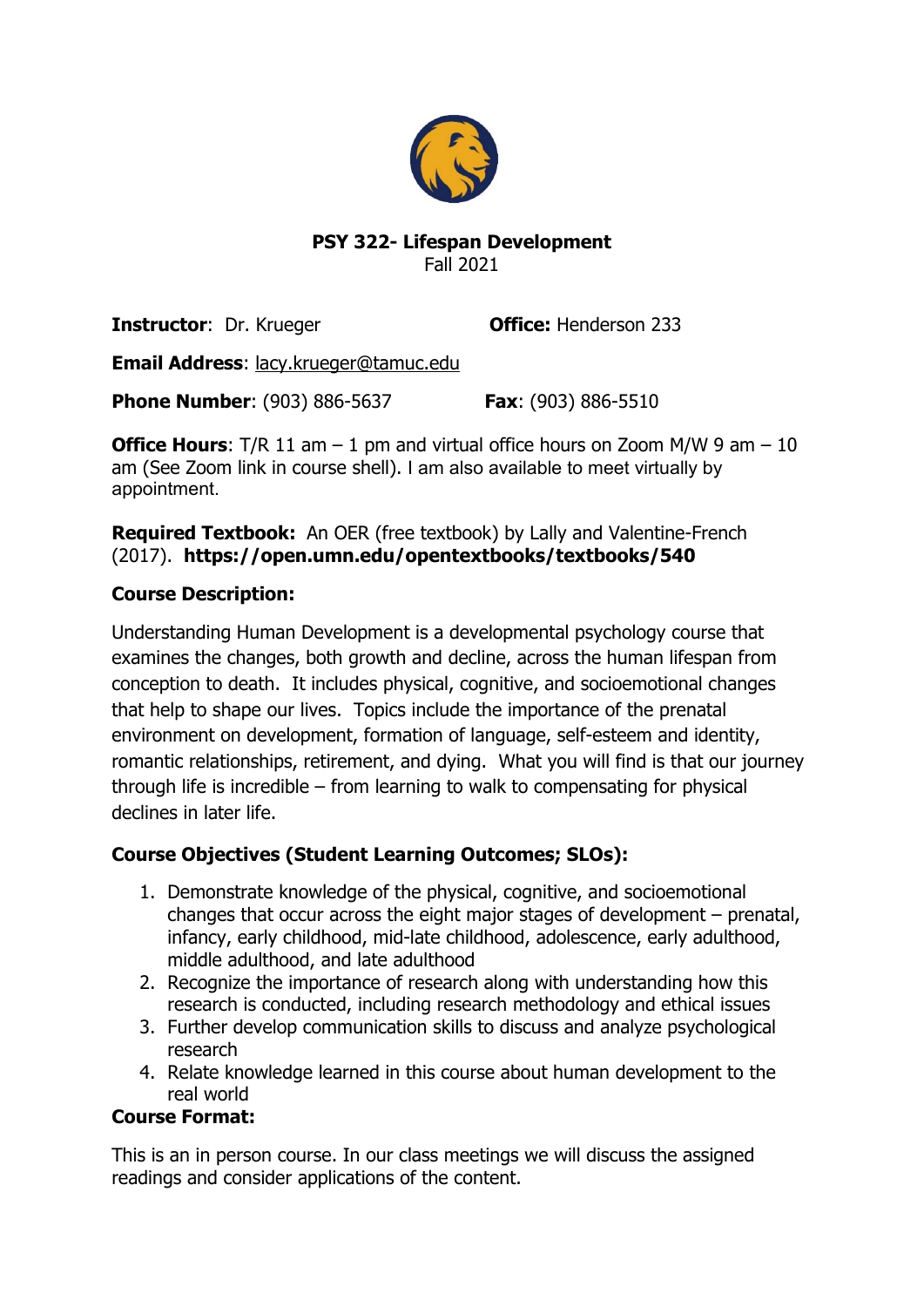# **Course Philosophy:**

This course should be educational and interesting to you. After all, this is a course that will directly apply to your life. I encourage you to really engage yourself in this course. If you have questions, please do not hesitate to contact me.

# **Course Assignments:**

- 1. **Content Exams** There will be three content exams. The best two out of three exams will count toward your course grade. Exams are worth 50% of your course grade. (SLO 1 & 2)
- 2. **Pop Quizzes** Six pop quizzes over the assigned readings will occur over the course of the semester. Five out of six quizzes will count toward your course grade. Pop quizzes are worth 10% of your course grade. (SLO 1 & 2)
- 3. **Private Journal** You will keep a weekly journal to relate the assigned chapter to your life. In your journal you must state the page number from the chapter and link the content to your reflection. The private journals assignment is worth 15% of your course grade. (SLO 3 & 4)
- 4. **Service Learning Project** In groups of three to four, students will select a topic for a service learning project related to lifespan development (e.g., organizing a book or food drive to donate to an organization in the community, helping an organization build a website, etc.). Groups will deliver a presentation to the class that includes the following sections: Introduction to the issue, your method of doing the project (from organizing to completing it), and the implications. These presentations need to be created in Google Slides and include the instructor as a member. (This will allow me to see contributions and edits by group members.) Group members will evaluate each other, and this will count toward the grade, so be sure to be an active contributor to the group project. The project is worth 20% total. (SLO 1, 3, and 4)
- 5. **Research Exposure Requirement** Students are required to complete credit hours of research through the departmental participant pool via Sona or write research article summaries. See D2L for more information. This assignment is worth 5% of the course grade. (SLO 2) **\*\*** Students may complete additional research hours for extra credit. See

# D2L for research exposure requirement details and extra credit information.

# **Grade Distribution:**

| Grade | Percent    |
|-------|------------|
| А     | $90 - 100$ |
| B     | 80-89      |
| C     | 70-79      |
| D     | 60-69      |
| F     | Below 60   |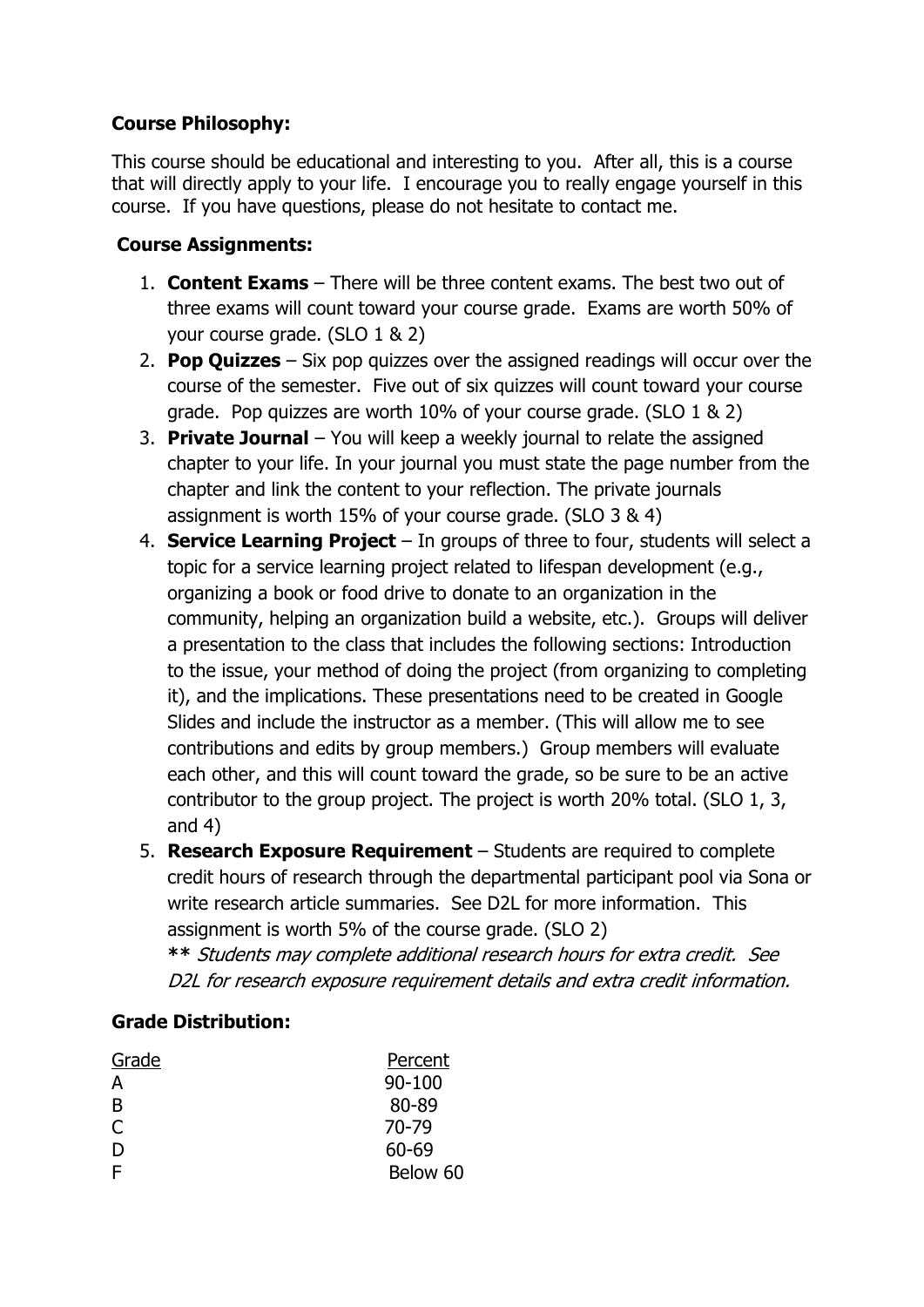# **COMMUNICATION AND SUPPORT**

# Interaction with Instructor Statement

I do my best to respond within 48 hours of receiving an email. If you do not hear back from me within 48 hours, please email me again in case I did not receive your message. My office hours are also stated at the beginning of this syllabus. Your assignments will be graded and returned to you within two weeks.

When emailing, be sure to include your course number in the email. The instructor responds within 48 hours. Correspondence with your instructor should be professional.

# **Minimal Technical Skills**

Needed Skills needed include being able to use the learning management system to access course materials. Additionally, proficiency in Microsoft Office (Word and PowerPoint) is needed.

# **Student Responsibilities or Tips for Success in the Course**

In order to succeed in this course you need to keep up with the readings and complete the assignments.

# **TECHNOLOGY REQUIREMENTS**

## LMS

All course sections offered by Texas A&M University-Commerce have a corresponding course shell in the myLeo Online Learning Management System (LMS). Below are technical requirements

LMS Requirements:

<https://community.brightspace.com/s/article/Brightspace-Platform-Requirements>

LMS Browser Support:

[https://documentation.brightspace.com/EN/brightspace/requirements/all/browser\\_su](https://documentation.brightspace.com/EN/brightspace/requirements/all/browser_support.htm) [pport.htm](https://documentation.brightspace.com/EN/brightspace/requirements/all/browser_support.htm)

YouSeeU Virtual Classroom Requirements:

[https://support.youseeu.com/hc/en-us/articles/115007031107-Basic-System-](https://support.youseeu.com/hc/en-us/articles/115007031107-Basic-System-Requirements)**[Requirements](https://support.youseeu.com/hc/en-us/articles/115007031107-Basic-System-Requirements)** 

## **ACCESS AND NAVIGATION**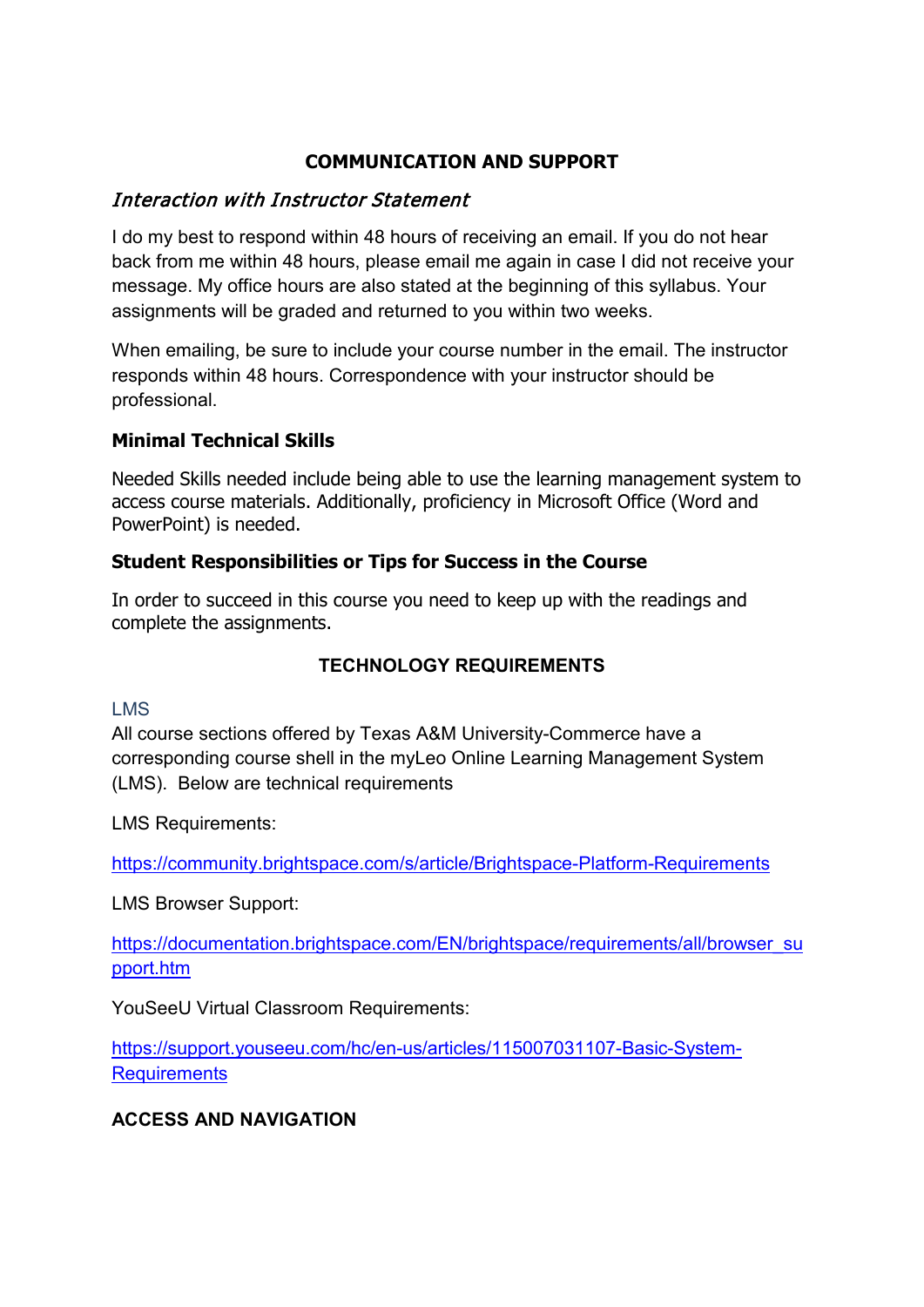You will need your campus-wide ID (CWID) and password to log into the course. If you do not know your CWID or have forgotten your password, contact the Center for IT Excellence (CITE) at 903.468.6000 or [helpdesk@tamuc.edu](mailto:helpdesk@tamuc.edu)**.**

Note**:** Personal computer and internet connection problems do not excuse the requirement to complete all course work in a timely and satisfactory manner. Each student needs to have a backup method to deal with these inevitable problems. These methods might include the availability of a backup PC at home or work, the temporary use of a computer at a friend's home, the local library, office service companies, Starbucks, a TAMUC campus open computer lab, etc.

If you have any questions or are having difficulties with the course material, please contact your Instructor.

#### Technical Support

If you are having technical difficulty with any part of Brightspace, please contact Brightspace Technical Support at 1-877-325-7778. Other support options can be found here:

<https://community.brightspace.com/support/s/contactsupport>

## **Course and University Specific Policies**

## **COURSE POLICIES**

**Plagiarism:** Texas A&M University-Commerce views plagiarism as a serious offense. Plagiarism occurs when individuals take ideas and/or words from another source and claim these ideas as their own without giving credit to the original author(s). This can include copying words from an Internet website, reading an article and taking the authors ideas without giving them credit, or writing work that is remarkably similar to other written work (e.g., Changing words to synonyms is still plagiarism). If any written work contains ideas that are not your own, you need to give credit to the author(s) by including citations. Instructors are obligated to report instances of plagiarism to university officials. Please refer to the American Psychology Association (APA) manual for instructions on citing materials. When in doubt, ask me. Ignorance will not be tolerated as an excuse for plagiarism. Acts of plagiarism on any written assignment, including discussion postings, will result in severe consequences, including the possibility of receiving a zero in the course. Acts of plagiarism will be reported to the department head.

**Scholarly Expectations:** All works submitted for credit must be original works created by the scholar uniquely for the class. It is considered inappropriate and unethical to make duplicate submissions of a single work for credit in multiple classes, unless specifically requested by the instructor. Duplication may result in a zero on an assignment.

**Late Work:** *Exams* must be completed on the day they are due; if you miss one, that one will count as your dropped exam grade. (As a reminder the best two out of three exam grades count toward your course grade.) The Relation to Children's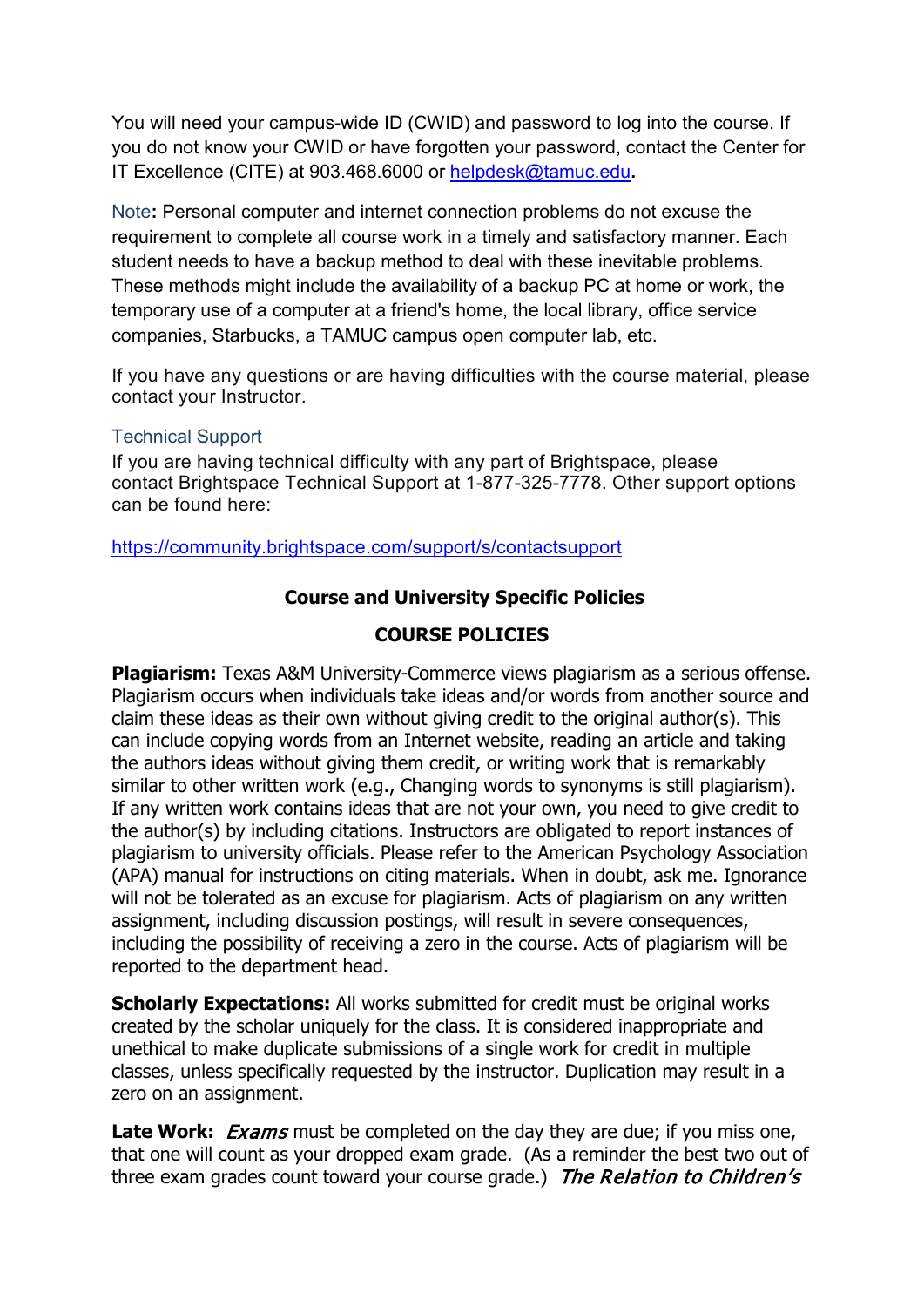Literature assignment has the following penalty: If the assignment is turned in within 24 hours of the due date, a 10-point penalty will be imposed. If they assignment is turned in between 24-48 hours of the due date, a 20-point penalty will be imposed. If the assignment is submitted more than 48 hours late, it will automatically be scored as a zero (i.e., no credit granted). Private Journal: These assignments are pass/fail. Late submissions will only be accepted in extreme extenuating circumstances.

\*\* Please note that computer issues will not be considered as an excuse for failing to submit any assignment on time. It is the student's responsibility to make sure that assignments are turned in on time. Therefore, do not wait until the very end to complete an assignment. This will help ensure that you turn in the assignment on time if you are having a technology issue (i.e., you can find another computer, call the Help Desk for support, etc.).

**Netiquette and Etiquette:** Offensive language and aggressive correspondence online or in class will not be tolerated. Students are expected to be respectful of differing opinions when communicating. See University Codes of Conduct section above.

# **University Specific Procedures**

# **Student Conduct**

All students enrolled at the University shall follow the tenets of common decency and acceptable behavior conducive to a positive learning environment. The Code of Student Conduct is described in detail in the Student Guidebook. [http://www.tamuc.edu/student\\_guidebook/Student\\_Guidebook.pdf](http://www.tamuc.edu/student_guidebook/Student_Guidebook.pdf)

Students should also consult the Rules of Netiquette for more information regarding how to interact with students in an online forum: <https://www.britannica.com/topic/netiquette>

# **TAMUC Attendance**

For more information about the attendance policy please visit the [Attendance](http://www.tamuc.edu/admissions/registrar/generalInformation/attendance.aspx) webpage and [Procedure 13.99.99.R0.01.](http://www.tamuc.edu/aboutUs/policiesProceduresStandardsStatements/rulesProcedures/13students/academic/13.99.99.R0.01.pdf) <http://www.tamuc.edu/admissions/registrar/generalInformation/attendance.aspx>

[http://www.tamuc.edu/aboutUs/policiesProceduresStandardsStatements/rulesProced](http://www.tamuc.edu/aboutUs/policiesProceduresStandardsStatements/rulesProcedures/13students/academic/13.99.99.R0.01.pdf) [ures/13students/academic/13.99.99.R0.01.pdf](http://www.tamuc.edu/aboutUs/policiesProceduresStandardsStatements/rulesProcedures/13students/academic/13.99.99.R0.01.pdf)

# **Academic Integrity**

Students at Texas A&M University-Commerce are expected to maintain high standards of integrity and honesty in all of their scholastic work. For more details and the definition of academic dishonesty see the following procedures:

[Undergraduate Academic Dishonesty 13.99.99.R0.03](http://www.tamuc.edu/aboutUs/policiesProceduresStandardsStatements/rulesProcedures/13students/undergraduates/13.99.99.R0.03UndergraduateAcademicDishonesty.pdf)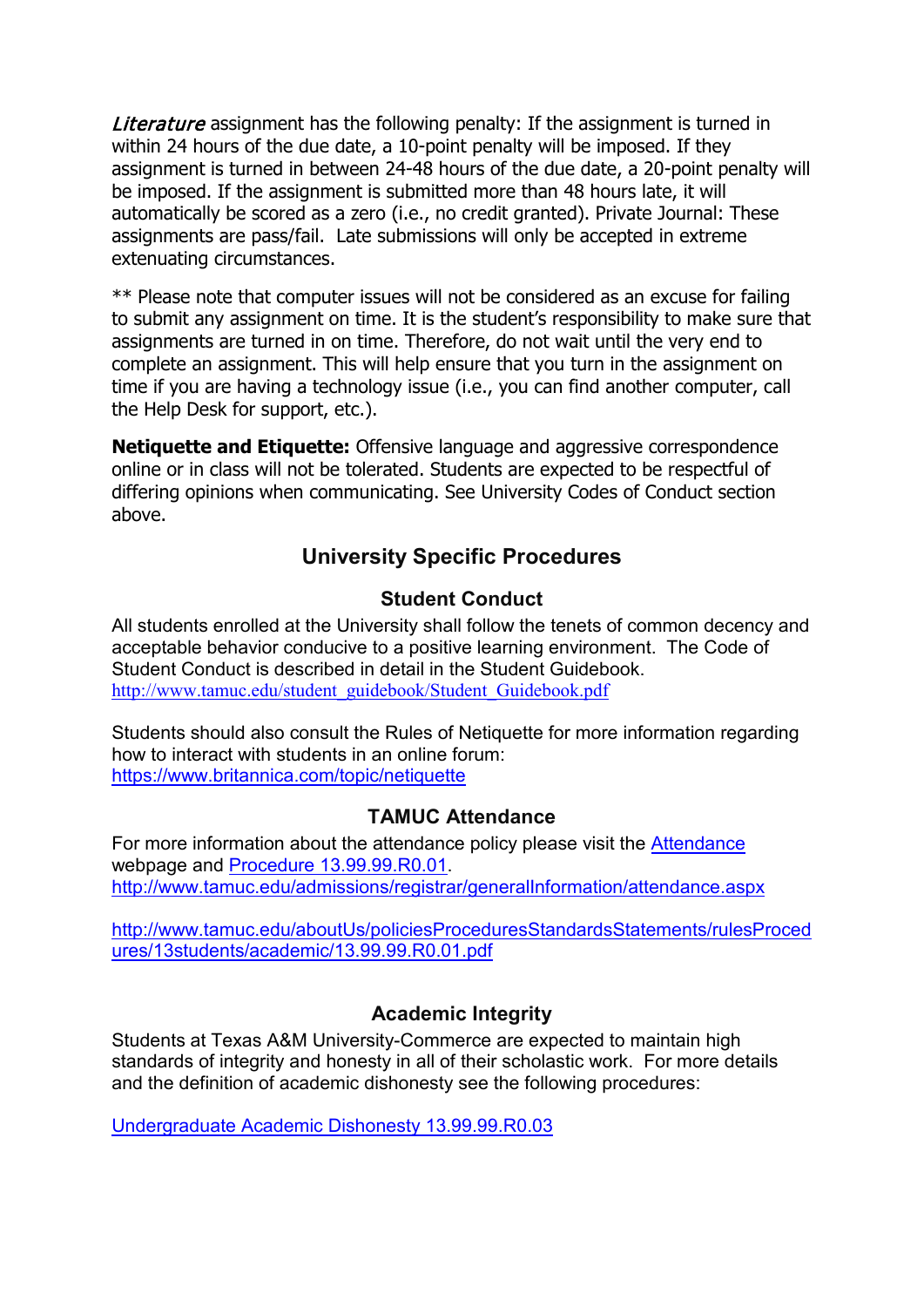[http://www.tamuc.edu/aboutUs/policiesProceduresStandardsStatements/rulesProced](http://www.tamuc.edu/aboutUs/policiesProceduresStandardsStatements/rulesProcedures/13students/undergraduates/13.99.99.R0.03UndergraduateAcademicDishonesty.pdf) [ures/13students/undergraduates/13.99.99.R0.03UndergraduateAcademicDishonesty](http://www.tamuc.edu/aboutUs/policiesProceduresStandardsStatements/rulesProcedures/13students/undergraduates/13.99.99.R0.03UndergraduateAcademicDishonesty.pdf) [.pdf](http://www.tamuc.edu/aboutUs/policiesProceduresStandardsStatements/rulesProcedures/13students/undergraduates/13.99.99.R0.03UndergraduateAcademicDishonesty.pdf)

[Graduate Student Academic Dishonesty 13.99.99.R0.10](http://www.tamuc.edu/aboutUs/policiesProceduresStandardsStatements/rulesProcedures/13students/graduate/13.99.99.R0.10GraduateStudentAcademicDishonesty.pdf)

[http://www.tamuc.edu/aboutUs/policiesProceduresStandardsStatements/rulesProced](http://www.tamuc.edu/aboutUs/policiesProceduresStandardsStatements/rulesProcedures/13students/graduate/13.99.99.R0.10GraduateStudentAcademicDishonesty.pdf) [ures/13students/graduate/13.99.99.R0.10GraduateStudentAcademicDishonesty.pdf](http://www.tamuc.edu/aboutUs/policiesProceduresStandardsStatements/rulesProcedures/13students/graduate/13.99.99.R0.10GraduateStudentAcademicDishonesty.pdf)

# **Students with Disabilities-- ADA Statement**

The Americans with Disabilities Act (ADA) is a federal anti-discrimination statute that provides comprehensive civil rights protection for persons with disabilities. Among other things, this legislation requires that all students with disabilities be guaranteed a learning environment that provides for reasonable accommodation of their disabilities. If you have a disability requiring an accommodation, please contact:

## **Office of Student Disability Resources and Services**

Texas A&M University-Commerce Gee Library- Room 162 Phone (903) 886-5150 or (903) 886-5835 Fax (903) 468-8148 Email: [studentdisabilityservices@tamuc.edu](mailto:studentdisabilityservices@tamuc.edu) Website: [Office of Student Disability Resources and Services](http://www.tamuc.edu/campusLife/campusServices/studentDisabilityResourcesAndServices/) [http://www.tamuc.edu/campusLife/campusServices/studentDisabilityResourcesAndS](http://www.tamuc.edu/campusLife/campusServices/studentDisabilityResourcesAndServices/) [ervices/](http://www.tamuc.edu/campusLife/campusServices/studentDisabilityResourcesAndServices/)

**The Counseling Center at A&M-Commerce, located in the Halladay Building, Room 203, offers counseling services, educational programming, and connection to community resources for students. Students have 24/7 access to the Counseling Center's crisis assessment services by calling 903-886-5145. For more information regarding Counseling Center events and confidential services, please visit [www.tamuc.edu/counsel](http://www.tamuc.edu/counsel)**

# **Nondiscrimination Notice**

Texas A&M University-Commerce will comply in the classroom, and in online courses, with all federal and state laws prohibiting discrimination and related retaliation on the basis of race, color, religion, sex, national origin, disability, age, genetic information or veteran status. Further, an environment free from discrimination on the basis of sexual orientation, gender identity, or gender expression will be maintained.

# **Campus Concealed Carry Statement**

Texas Senate Bill - 11 (Government Code 411.2031, et al.) authorizes the carrying of a concealed handgun in Texas A&M University-Commerce buildings only by persons who have been issued and are in possession of a Texas License to Carry a Handgun. Qualified law enforcement officers or those who are otherwise authorized to carry a concealed handgun in the State of Texas are also permitted to do so.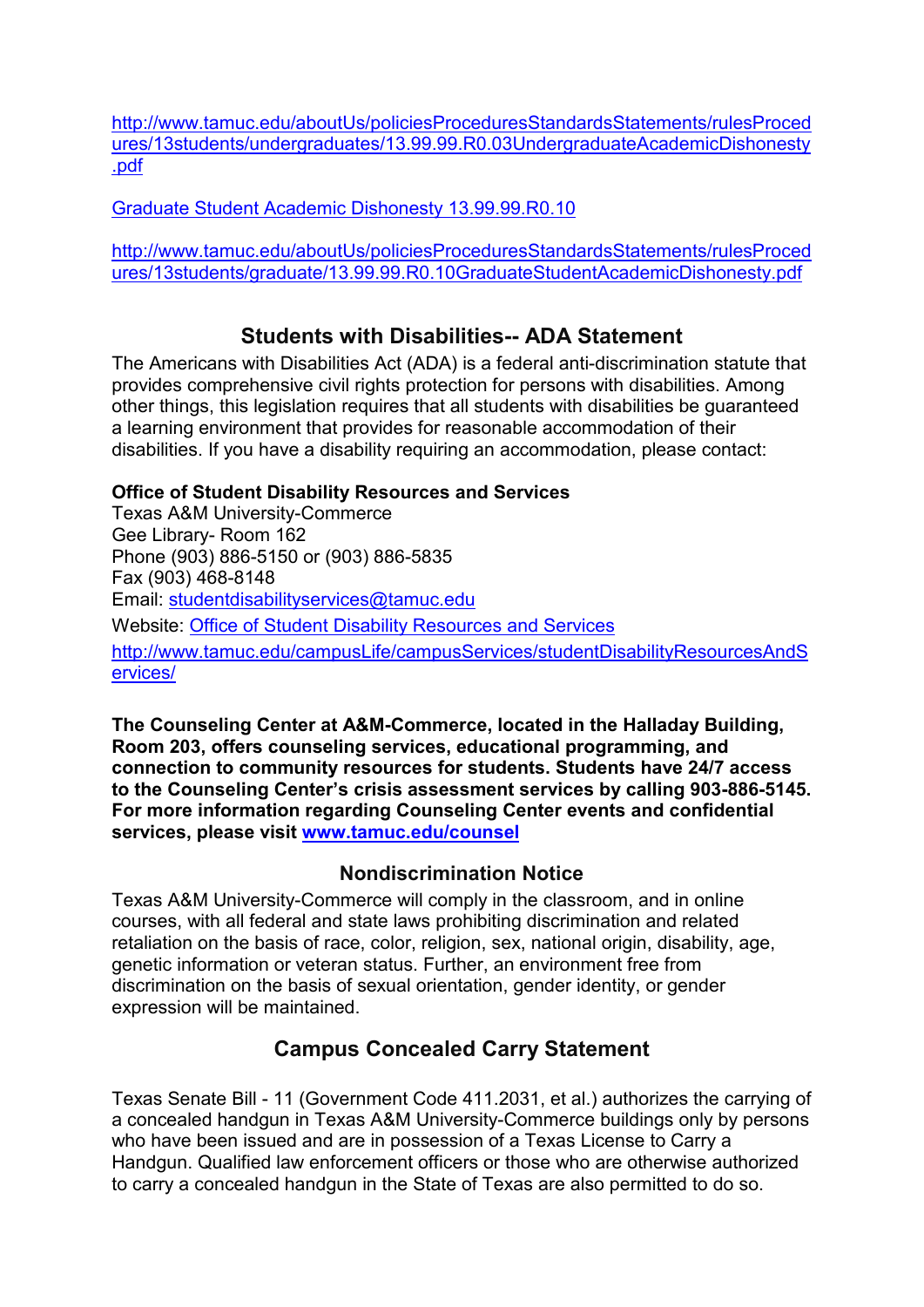Pursuant to Penal Code (PC) 46.035 and A&M-Commerce Rule 34.06.02.R1, license holders may not carry a concealed handgun in restricted locations.

For a list of locations, please refer to the [Carrying Concealed Handguns On Campus](http://www.tamuc.edu/aboutUs/policiesProceduresStandardsStatements/rulesProcedures/34SafetyOfEmployeesAndStudents/34.06.02.R1.pdf) document and/or consult your event organizer.

Web url: [http://www.tamuc.edu/aboutUs/policiesProceduresStandardsStatements/rulesProced](http://www.tamuc.edu/aboutUs/policiesProceduresStandardsStatements/rulesProcedures/34SafetyOfEmployeesAndStudents/34.06.02.R1.pdf) [ures/34SafetyOfEmployeesAndStudents/34.06.02.R1.pdf](http://www.tamuc.edu/aboutUs/policiesProceduresStandardsStatements/rulesProcedures/34SafetyOfEmployeesAndStudents/34.06.02.R1.pdf)

Pursuant to PC 46.035, the open carrying of handguns is prohibited on all A&M-Commerce campuses. Report violations to the University Police Department at 903- 886-5868 or 9-1-1.

# **Syllabus Change Policy**

The syllabus is a guide. Circumstances and events, such as student progress, may make it necessary for the instructor to modify the syllabus during the semester. Any changes made to the syllabus will be announced in advance, and the updated syllabus will be posted to D2L.

| <b>Date</b> | <b>Topic</b>                      | <b>Reading</b> | <b>Assignment Due</b>                 |
|-------------|-----------------------------------|----------------|---------------------------------------|
| 8/31(T)     | Syllabus/Introductions            |                |                                       |
| 9/2(R)      | Lifespan Perspective              | Ch.1           |                                       |
|             | Introduction                      |                |                                       |
|             | Lifespan Perspective              | Ch.1           |                                       |
| 9/7(T)      | Introduction, cont.               |                |                                       |
|             | Heredity, Prenatal                | Ch. 2          |                                       |
| 9/9(R)      | Development, and Birth            |                |                                       |
| 9/14(T)     | Heredity, Prenatal                | Ch. 2          |                                       |
|             | Development, and Birth, cont.     |                |                                       |
| 9/16(R)     | Infancy and Toddlerhood           | Ch.3           |                                       |
| 9/21(T)     | Infancy and Toddlerhood,          | Ch.3           | Ch. 3 Journal by 9:30 am              |
|             | cont.                             |                |                                       |
| 9/23(R)     | Early Childhood                   | Ch.4           |                                       |
| 9/28(T)     | Early Childhood, cont.            | Ch.4           | Ch. 4 Journal by 9:30 am              |
| 9/30(R)     | Exam 1                            |                | In-class exam over chapter<br>$1 - 4$ |
| $10/5$ (T)  | Middle and Late Childhood         | Ch. 5          |                                       |
| $10/7$ (R)  | Middle and Late Childhood,        | Ch.5           | Ch. 5 Journal by 9:30 am              |
|             | cont.                             |                |                                       |
| 10/12       | <b>Service Learning Workshops</b> |                | By the end of class, we will          |
| $\Box$      |                                   |                | have formed groups.                   |
| 10/14       | Adolescence                       | Ch. 6          |                                       |
| (R)         |                                   |                |                                       |

# **TENTATIVE SCHEDULE**